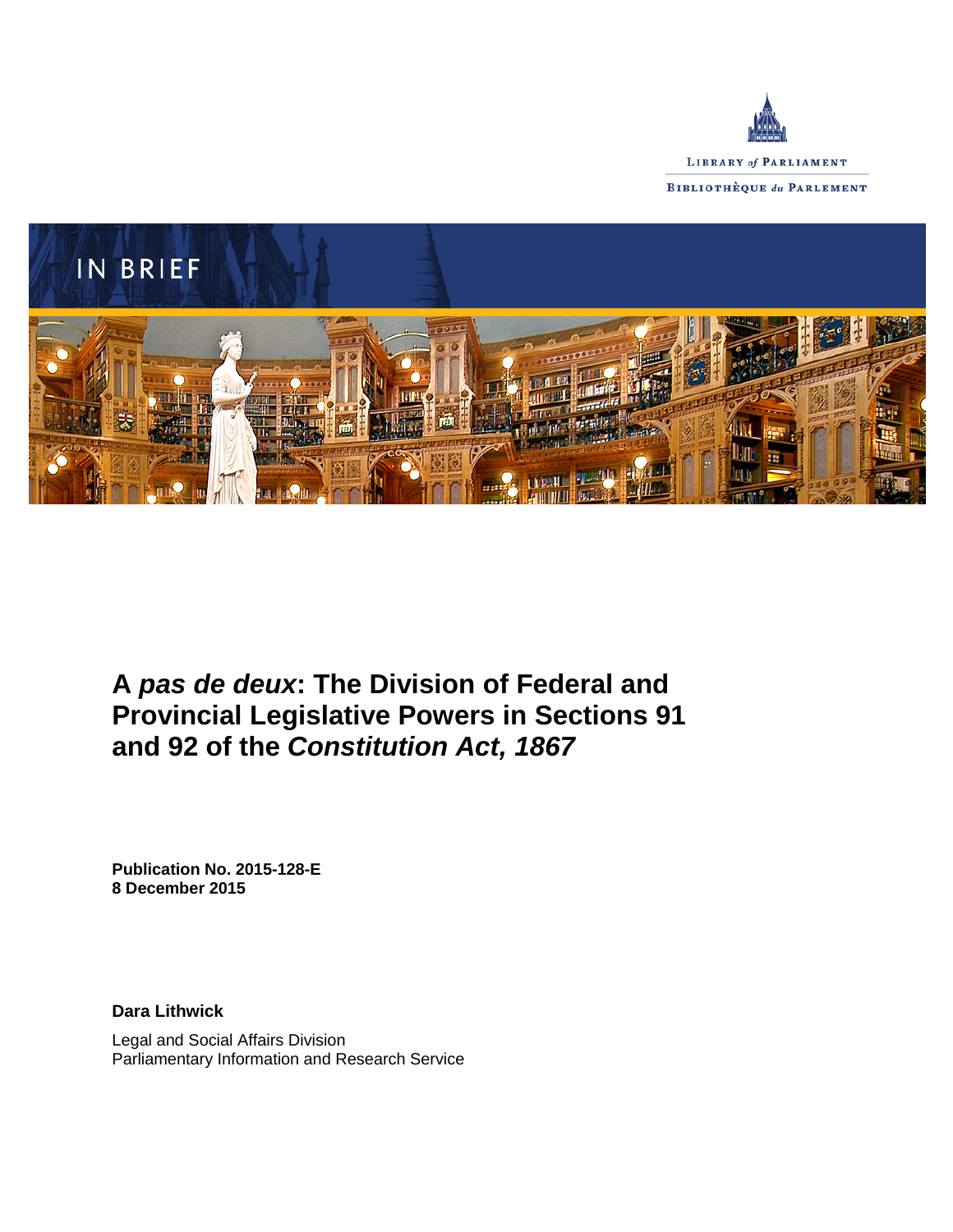Papers in the Library of Parliament's *In Brief* series are short briefings on current issues. At times, they may serve as overviews, referring readers to more substantive sources published on the same topic. They are prepared by the Parliamentary Information and Research Service, which carries out research for and provides information and analysis to parliamentarians and Senate and House of Commons committees and parliamentary associations in an objective, impartial manner.

© Library of Parliament, Ottawa, Canada, 2015

*A* pas de deux*: The Division of Federal and Provincial Legislative Powers in Sections 91 and 92 of the* Constitution Act, 1867 (In Brief)

Publication No. 2015-128-E

Ce document est également publié en français.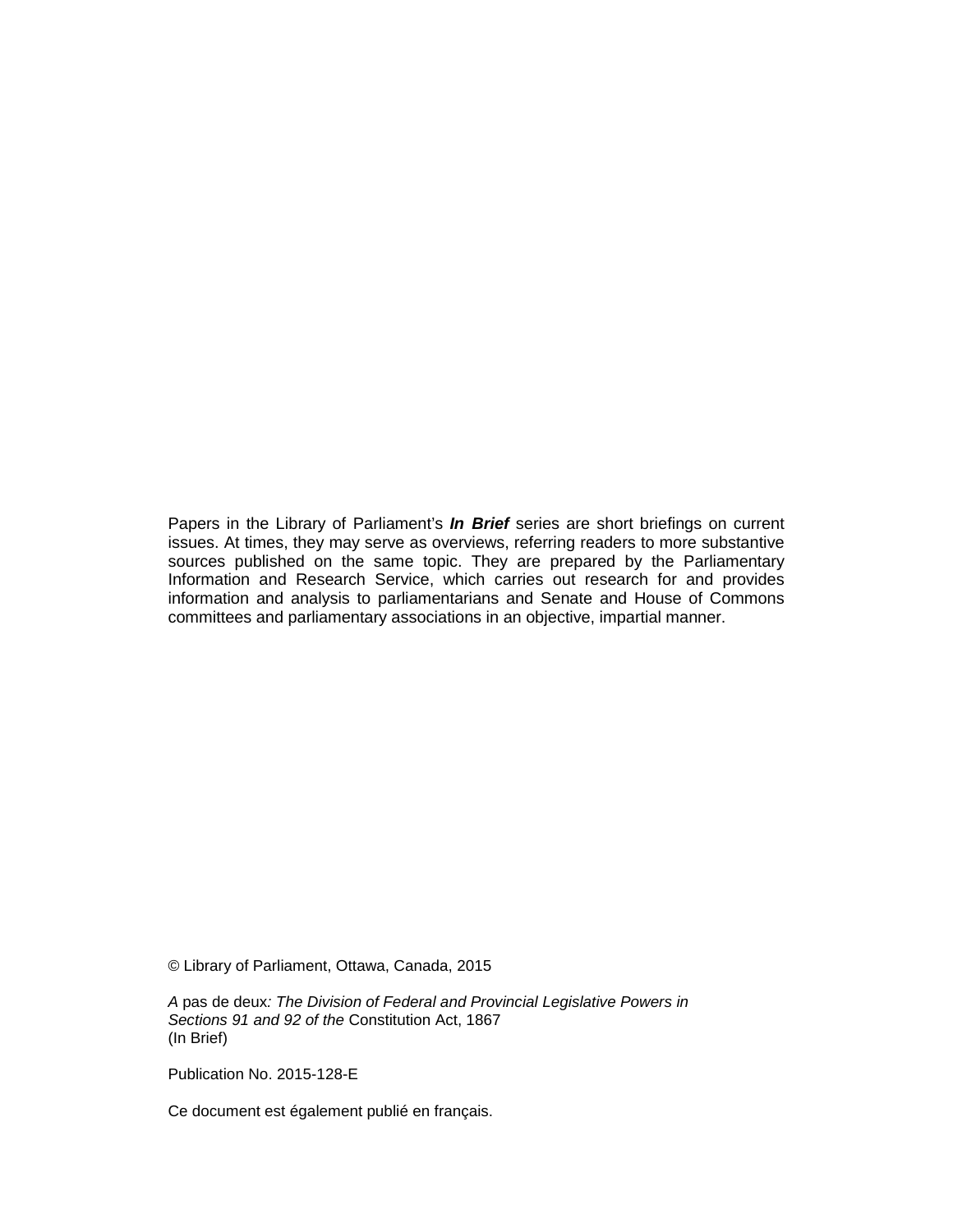# **CONTENTS**

| 1 |     |                                                                    |  |
|---|-----|--------------------------------------------------------------------|--|
| 2 |     |                                                                    |  |
|   | 2.1 |                                                                    |  |
| 3 |     | Legislative Authority in                                           |  |
|   | 3.1 |                                                                    |  |
|   | 3.2 |                                                                    |  |
|   | 3.3 | Shared Jurisdiction - Pensions, Agriculture and Immigration:       |  |
|   | 3.4 |                                                                    |  |
|   | 3.5 |                                                                    |  |
| 4 |     |                                                                    |  |
|   | 4.1 |                                                                    |  |
|   | 4.2 | Interpretive Tools Used by the Courts to Determine Jurisdiction  6 |  |
| 5 |     |                                                                    |  |

 $\mathbf{i}$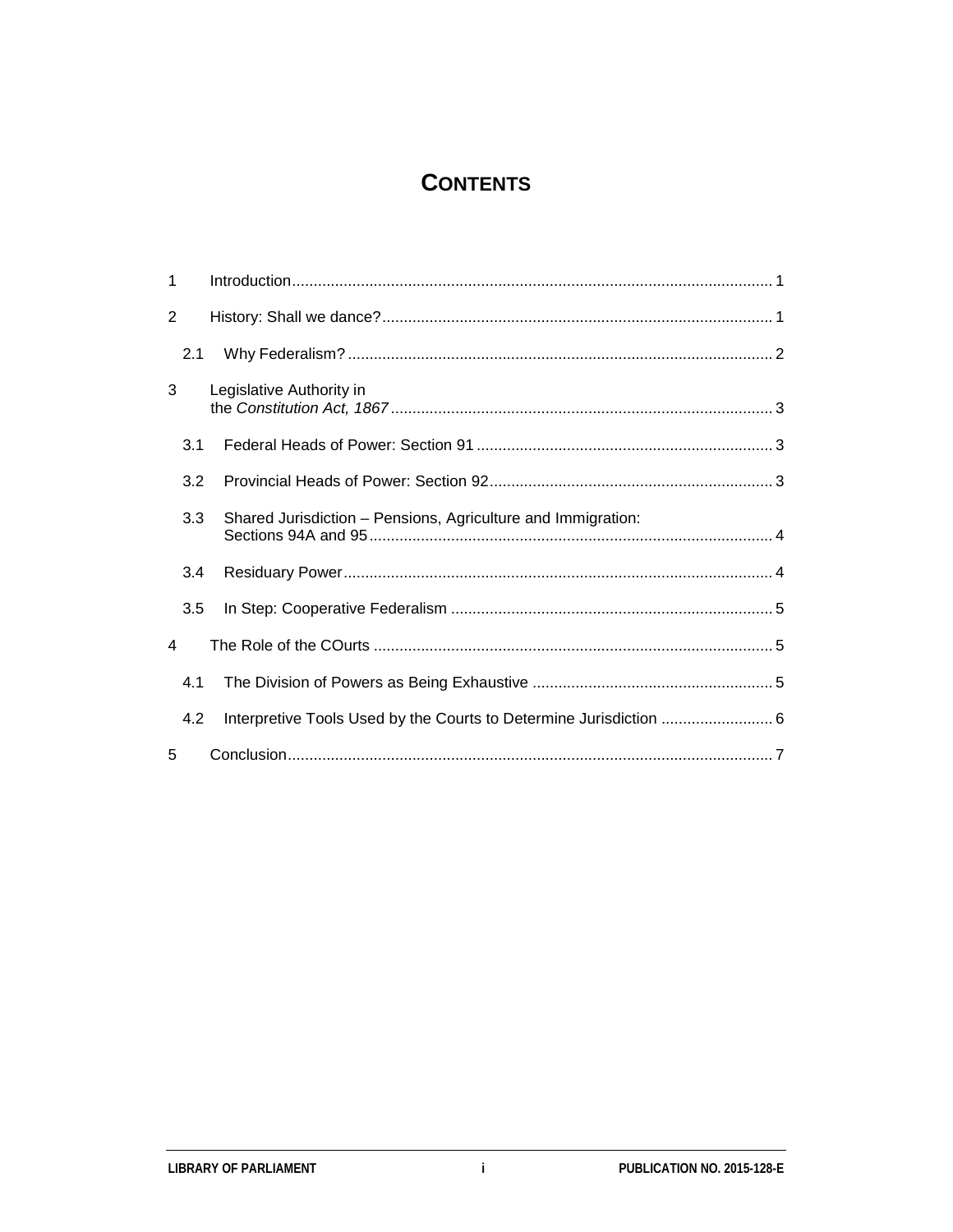# **A** *PAS DE DEUX***: THE DIVISION OF FEDERAL AND PROVINCIAL LEGISLATIVE POWERS IN SECTIONS 91 AND 92 OF THE** *CONSTITUTION ACT, 1867*[∗](#page-9-0)

# **1 INTRODUCTION**

The Canadian federation is divided between a central government and provincial and territorial governments. In discussions of the relationship between federal and provincial governments (unlike provinces, territories in Canada do not have inherent jurisdiction, but possess only the powers delegated or devolved to them by the federal government), $^{\text{1}}$  $^{\text{1}}$  $^{\text{1}}$  the term "levels of government" is often used. This term can be misleading, as it implies that one government is subordinate to the other. Instead, the federal government and the provincial governments are better described as "coordinate," having equal authority and independence in their distinct spheres. $^2$  $^2$ 

In classical ballet, a *pas de deux* is a dance for two performers that involves solo variations by each partner that concludes with both partners dancing together to display their talent. The division of legislative powers between the federal Parliament and the provinces found in sections 91 and 92 of the *Constitution Act, 1867* can be understood as such a dance, where each partner has a sphere of legislative competence, yet interaction and cooperation are required for the federation to succeed.

This publication provides information on the division of federal and provincial powers by exploring relevant provisions of the *Constitution Act, 1867* and by outlining the role of the courts in negotiating this division.

# **2 HISTORY: SHALL WE DANCE?**

Modern Canada began as a collection of colonies<sup>[3](#page-9-3)</sup> in British North America. These were economically and politically separate, though joined by their ties to Britain. By the 1860s, the leaders of the various colonies determined that the time had come to unite as one country. Two seminal meetings were held in 1864 that shaped the development of modern Canada.<sup>[4](#page-9-4)</sup> In September, leaders of Prince Edward Island, Nova Scotia, New Brunswick, and the Province of Canada composed of Canada West (now Ontario) and Canada East (now Quebec) met in Charlottetown to consider a confederation of all of British North America. They discussed what the federation should look like, how the government should be structured, how powers should be divided between the central government and the provinces, and how finances should be addressed.

A few weeks later, in mid-October, these delegates met again in Québec (this time, Newfoundland was also in attendance).<sup>[5](#page-9-5)</sup> At the Québec Conference, as in Charlottetown, delegates debated the structure and nature of a future union. Afterward, delegates from the colonies drafted a text known as the 72 Resolutions<sup>[6](#page-9-6)</sup> (or the Quebec Resolutions), which set out the terms of what would become the Canadian federation. Many of the resolutions became part of Canada's founding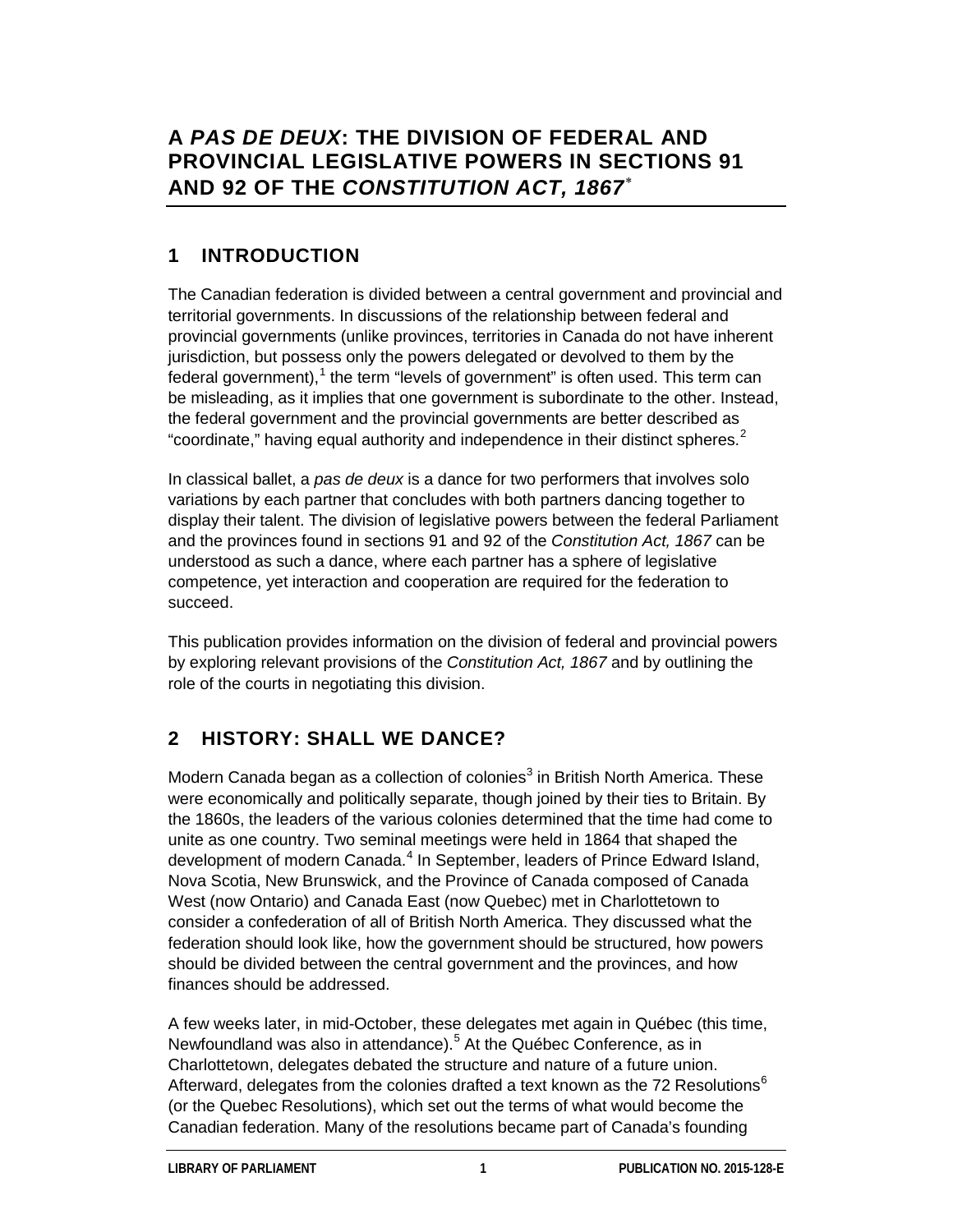document, the *British North America Act* (since 1982 known as the *Constitution Act, 1867*). These resolutions dealt in particular with the distribution of powers between a new federal Parliament and the provinces, the number of seats each province would have in a federal legislature, the financial structure of the new government, and the method and frequency of federal elections.

After the Charlottetown and Québec conferences, the provinces of Canada West and Canada East, New Brunswick and Nova Scotia passed union resolutions in their legislatures. The time had come to formalize the union. Between December 1866 and March 1867, delegates met again in London, England, to draft the text of Canada's constitution using the 72 Resolutions as a starting point. Passage came swiftly. The text of the bill was submitted to Queen Victoria on 11 February 1867 and was passed by the House of Lords by the end of that month. The bill also received swift passage by the British House of Commons. The *British North America Act*  received Royal Assent on 29 March 1867. The Dominion of Canada, bringing together the provinces of Ontario, Quebec, New Brunswick and Nova Scotia, was born.

#### **2.1 WHY FEDERALISM?**

The decisions made at Confederation concerning the distribution of powers recognized that issues of a national or international nature would fall under federal jurisdiction, whereas issues of a local or provincial nature would fall under provincial jurisdiction. Some areas, such as agriculture, would have shared elements of jurisdiction (being both local and interprovincial). Of note, default legislative power, also known as residuary power, would belong to the federal Parliament (unlike in the United States or Australia, where the default power belongs to the states).<sup>[7](#page-9-7)</sup>

The decision of delegates (now called the "Fathers of Confederation") at the Charlottetown and Québec conferences to opt for a federal system in Canada came as the result of compromise. A centralized legislative union had been proposed by some, while others argued for the maintenance of the special identities of the provinces within a united country. As noted by constitutional law expert Peter Hogg, this tension between unity and diversity probably lies at the origin of all federal systems.<sup>[8](#page-9-8)</sup>

As Hogg argues, one of the advantages of a federal form of government in a country as large as Canada is that local matters can be dealt with locally while the central government focuses on issues of national importance. He notes that "there would inevitably be diseconomies of scale if all governmental decision-making was centralized in one unwieldy bureaucracy." As well, enabling provinces to exert significant jurisdiction over issues within the province allows for different preferences and interests to be pursued in different parts of the country.<sup>[9](#page-9-9)</sup>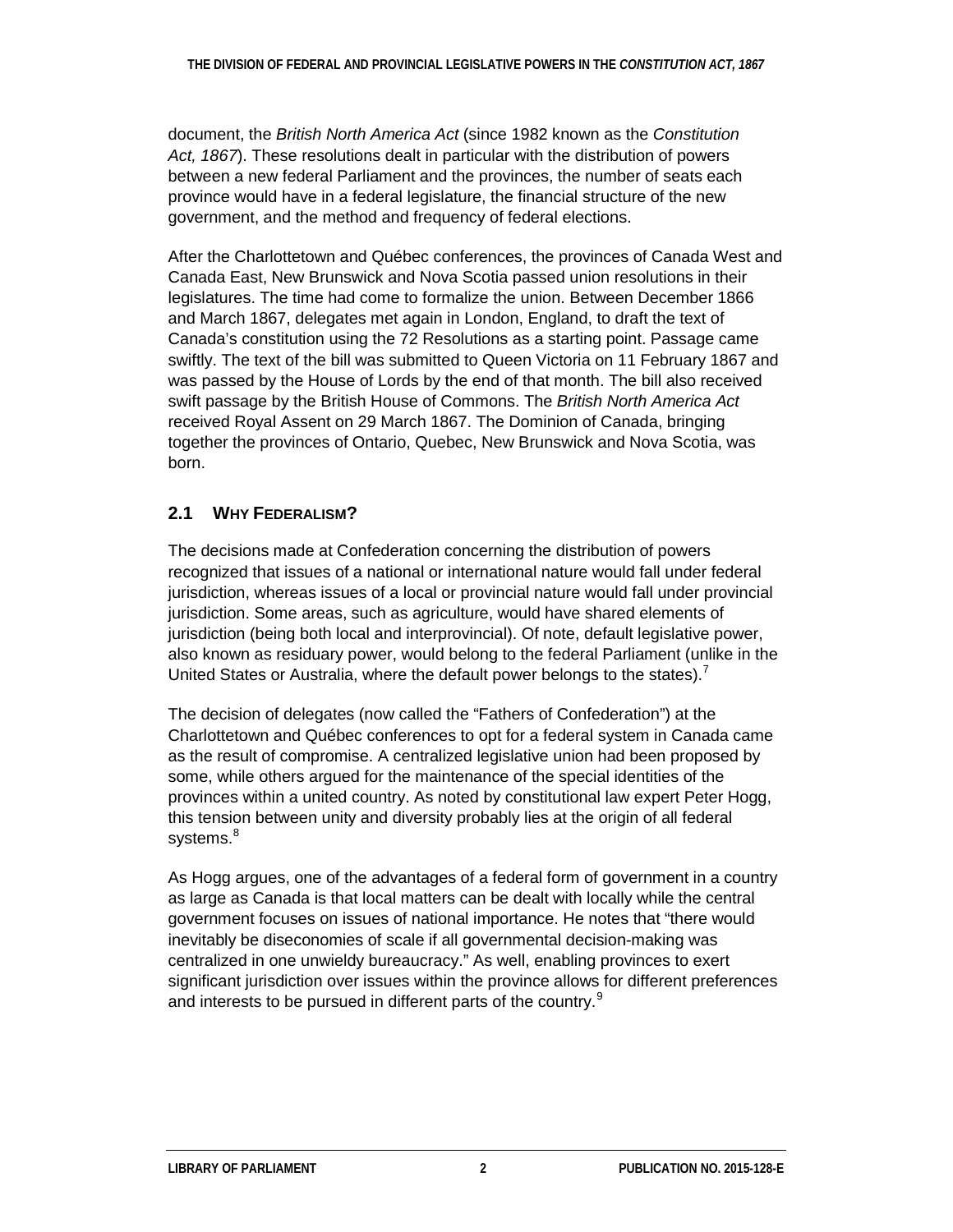### **3 LEGISLATIVE AUTHORITY IN THE** *CONSTITUTION ACT, 1867*

Sections 91 and 92 (and to a lesser extent sections 93 to 95) of the *Constitution Act, 1867* assign areas of legislative authority to the federal and provincial legislatures. The term "legislative authority" refers to the authority to enact valid laws without treading on the constitutionally assigned powers of another level of government. Areas of legislative authority are often referred to as "heads of power."

However, determining whether a matter falls under federal or provincial jurisdiction is not always as easy as simply reading the text of the Constitution. This is for several reasons. First, numerous policy areas have arisen over time that were not explicitly assigned in the Constitution. Second, judicial interpretation has expanded certain sections of the Constitution beyond what might be expected from a plain reading of the language and, conversely, has narrowed other sections. Courts have also interpreted some policy areas as being areas of overlapping or "concurrent" jurisdiction.

### **3.1 FEDERAL HEADS OF POWER: SECTION 91**

Broadly speaking, section 91 of the *Constitution Act, 1867* assigns matters that affect the entire country to the federal Parliament. Examples include the postal service, the military and currency. Some heads of power were assigned to the federal Parliament to ensure legal consistency across the country; this pertains to matters such as bankruptcy, divorce, and criminal law. For other matters, such as interprovincial ferries, navigation and shipping, and fisheries, federal heads of power cross provincial borders. As well, section 91 assigns to Parliament legislative authority over unemployment insurance, telecommunications, trade and commerce, banking, copyright law, and matters related to First Nations people – specifically, the registered (status) Indian population – and reserves, as well as several additional matters.

Two of Parliament's important powers under section 91 are inferred rather than enumerated. These are the residuary power, discussed below, and the federal spending power. The spending power is inferred from sections 91(1A) (the public debt and property) and 91(3) (the raising of money by any mode or system of taxation. The spending power forms the basis for federal grants to the provinces and allows Parliament to spend funds outside of its areas of legislative authority.<sup>[10](#page-9-10)</sup>

### **3.2 PROVINCIAL HEADS OF POWER: SECTION 92**

Section 92 of the *Constitution Act, 1867* sets out the provincial heads of power. Generally, matters affecting a single province fall under provincial jurisdiction; examples include taxation in a province, the establishment and tenure of public officials in a province and the incorporation of companies in a province.

Section 92 contains fewer headings than its counterpart at section 91. Although this might initially seem to indicate that the federal Parliament is assigned legislative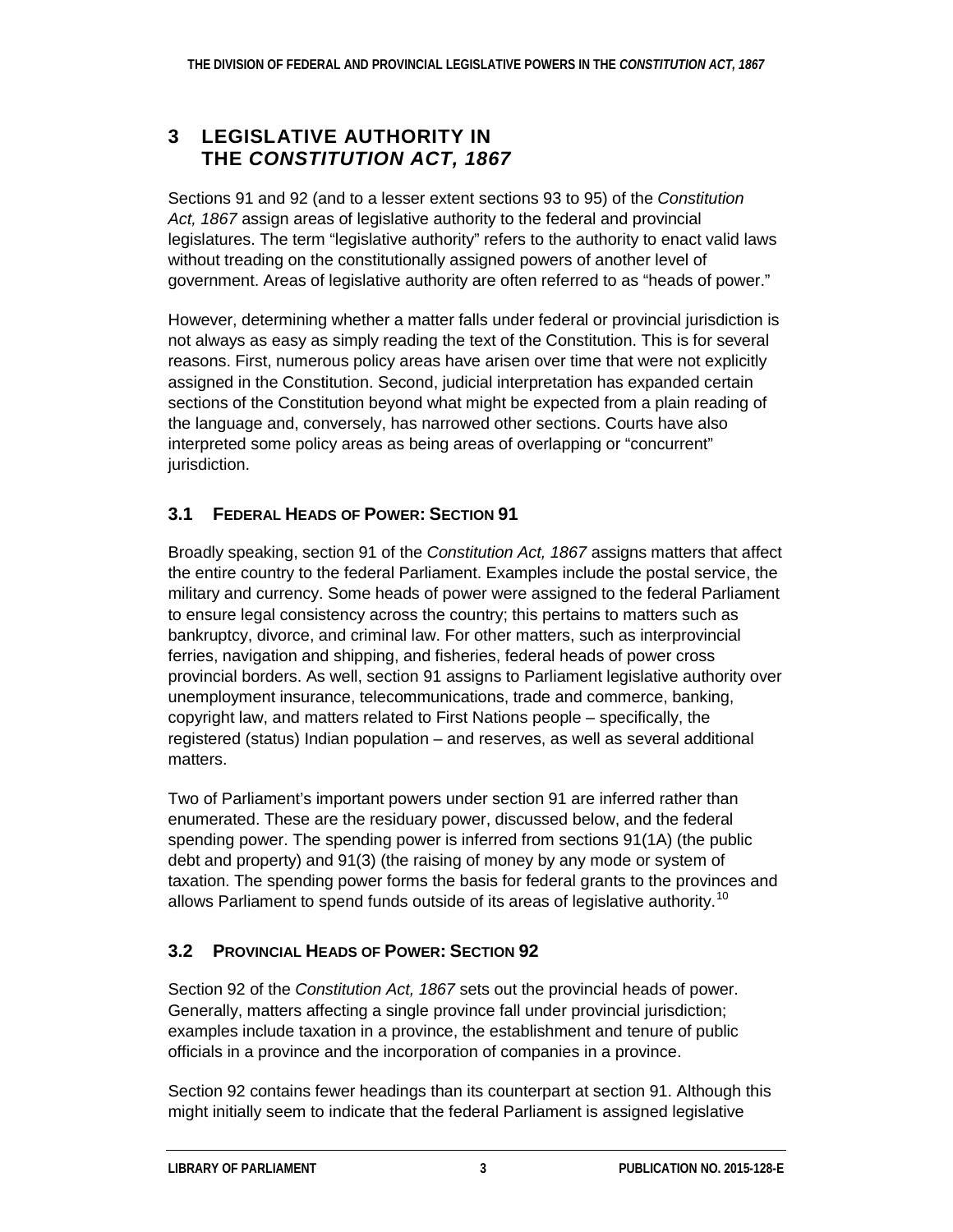authority over a wider range of matters, this is not necessarily the case. For one thing, section 92(16) assigns to the provinces legislative authority over "all matters of a merely local or private nature in the province."<sup>[11](#page-9-11)</sup> Just as importantly, section 92(13), "property and civil rights in the province," has been interpreted very broadly, encompassing matters as diverse as insurance, many areas of business, the regulation of professions and trades, labour relations,<sup>[12](#page-9-12)</sup> and certain areas of private law, including contract law.<sup>[13](#page-9-13)</sup>

Some other matters over which the provinces have legislative authority under section 92 include the establishment of hospitals, municipal bodies, solemnization of marriage and the administration of justice (including the organization of provincial courts) in the province.

#### **3.3 SHARED JURISDICTION – PENSIONS, AGRICULTURE AND IMMIGRATION: SECTIONS 94A AND 95**

Section 95 of the *Constitution Act, 1867* explicitly establishes that the federal and provincial governments have concurrent jurisdiction with respect to immigration and agriculture. Provinces may enact laws relating to immigration and agriculture within the province so long as such laws do not contravene any federal legislation in those domains. Thus, federal legislation takes precedence in these areas.

In 1951, the addition of section 94A of the *Constitution Act, 1867* empowered Parliament to make laws related to old age pensions and supplementary benefits (social programs not considered at the time of Confederation in 1867), insofar as a province does not already legislate in that area. Where provincial laws do exist, they take precedence.<sup>[14](#page-10-0)</sup>

### **3.4 RESIDUARY POWER**

Residuary powers are assigned to the federal government through the wording of the opening sentence of section 91, before the enumerated powers are listed. The section enables the Parliament to make

Laws for the Peace, Order, and good Government of Canada, in relation to all Matters not coming within the Classes of Subjects by this Act assigned exclusively to the Legislatures of the Provinces.

The fact that residuary powers are assigned to the federal Parliament and not the provinces distinguishes Canadian federalism from the American and Australian models, in which states are granted residuary powers.<sup>[15](#page-10-1)</sup>

The federal residuary power, also known as the Peace, Order and Good Government (POGG) power, could potentially be read as assigning vast policy areas to the federal Parliament, since many topics could conceivably fall outside section 92's enumerated list. As mentioned earlier, however, section 92(13) (property and civil rights in the province) has been interpreted very broadly. Although the POGG power is residuary, it captures only those residual powers that have not already been captured in section 92(13) or possibly 92(16) (matters of a merely local or private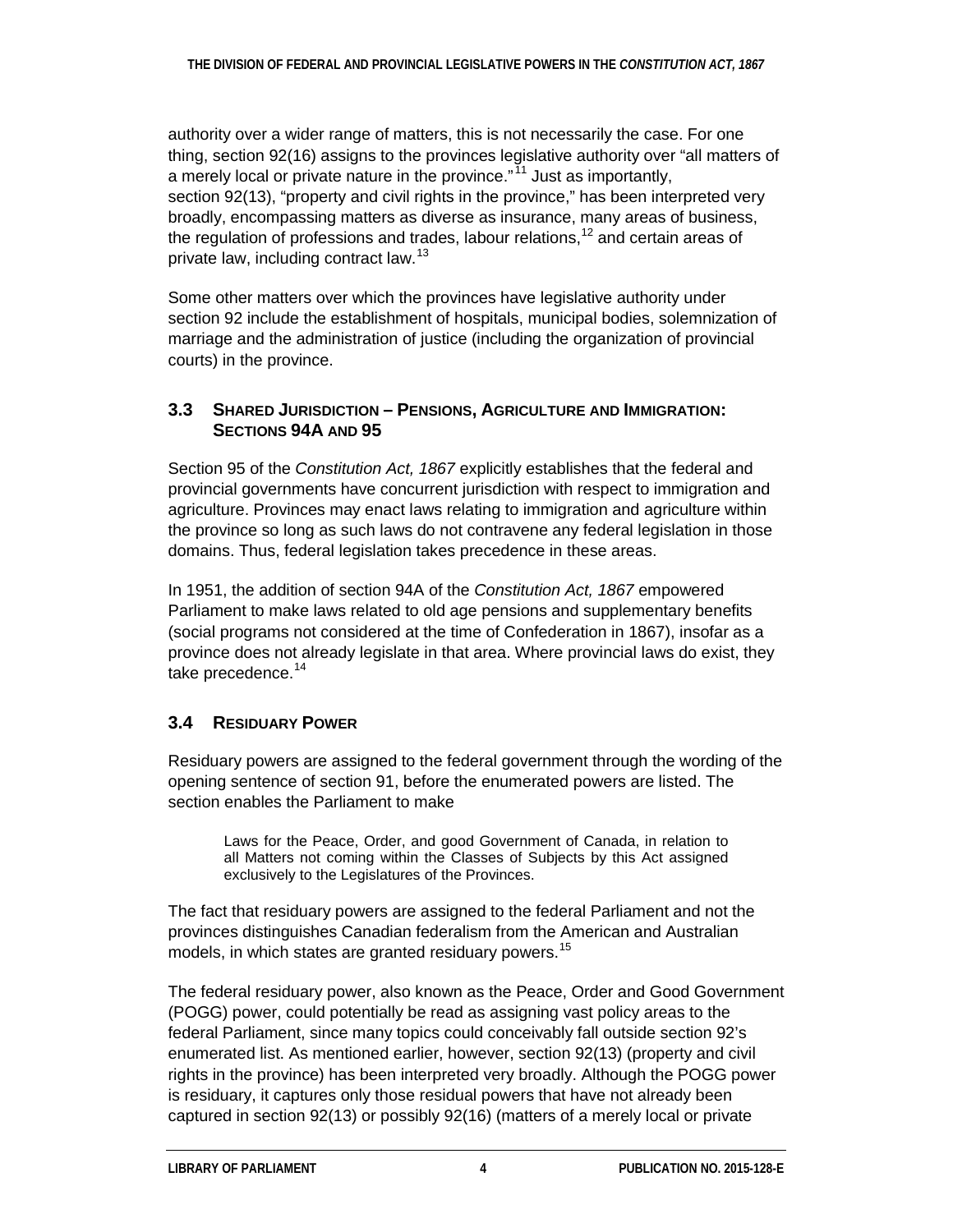nature in the province). This means that in practice the scope of the POGG power is somewhat limited.<sup>[16](#page-10-2)</sup>

The POGG power has been used as a basis for federal legislation in three areas: where there is a gap in the distribution of federal and provincial powers; for matters of national concern; and for emergency matters.

#### **3.5 IN STEP: COOPERATIVE FEDERALISM**

At the time of Confederation, in 1867, it was thought that federal and provincial jurisdiction over various heads of power would generally be exclusive. However, in many areas the federal government and the provinces must work together, or take complementary approaches, to ensure effective policy development and implementation. This is the dance of federalism, often referred to as "cooperative federalism."

Cooperative federalism has become a cornerstone of Canadian federalism particularly since the Second World War and the emergence of modern demands for national standards "of health, education, income maintenance and other public services, most of which are within the territorially-limited jurisdiction of the provinces."<sup>[17](#page-10-3)</sup> This has necessarily involved, among other things, "redistribution of government revenue through shared-cost programmes and equalization grants"<sup>[18](#page-10-4)</sup> to counter what would otherwise be regional disparities in wealth and services.

Generally, cooperative federalism involves what it implies: ongoing interaction between the federal and provincial governments (often through federal–provincial conferences and other more formalized mechanisms for intergovernmental relations), as well as consultation on the part of the federal government with the provinces before it commits itself to policies that affect the provinces.<sup>[19](#page-10-5)</sup>

## **4 THE ROLE OF THE COURTS**

Since 1867, there have been numerous occasions when the federal government and the provinces, in developing policies and programs, have stepped on each other's jurisdictional toes. Moreover, societal progress and technological development have resulted in new fields of government involvement that were not contemplated in 1867, or that do not fit neatly into the division of powers found primarily in sections 91 and 92 of the *Constitution Act, 1867*. Using a number of interpretive tools, the courts have played an essential role in ensuring that the federal and provincial governments work within their respective jurisdictions to continue the *pas de deux* of Canadian federalism.

### **4.1 THE DIVISION OF POWERS AS BEING EXHAUSTIVE**

Many policy areas of significant importance today were not seen as pressing issues for politicians in 1867. For example, although health care is a now major policy issue, it is referenced only indirectly in the Constitution. Some other matters were simply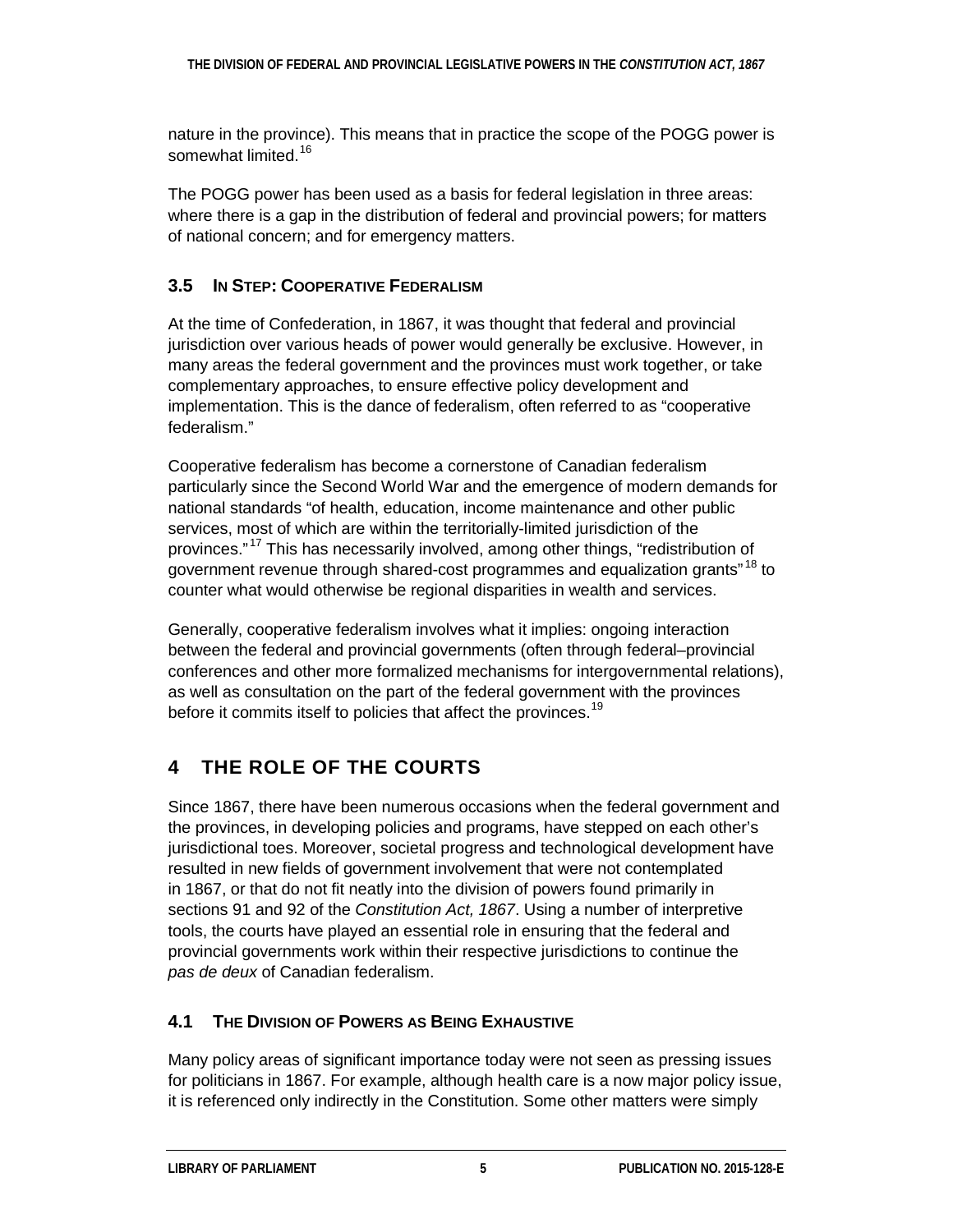not foreseen. Commercial aviation, for example, which has been interpreted as falling under the federal POGG power,  $20$  would not have been contemplated in 1867.

In spite of shifting priorities and the apparent development of "new" policy areas, the division of powers in the *Constitution Act, 1867* is assumed to be exhaustive.<sup>[21](#page-10-7)</sup>

The importance of the exhaustiveness principle is that, by assuming that all matters fall under the authority of either the federal or the provincial governments, there is no possibility of a legislative void in which neither level of government may enact valid laws.

Where the Constitution does not explicitly assign a matter to federal or provincial jurisdiction, the courts may need to provide guidance by inferring jurisdiction on the basis of the existing provisions in the *Constitution Act, 1867*. [22](#page-10-8)

#### **4.2 INTERPRETIVE TOOLS USED BY THE COURTS TO DETERMINE JURISDICTION**

The courts have generally used three tools, or doctrines, to determine whether a federal or provincial law or program is properly within its jurisdiction: federal paramountcy, interjurisdictional immunity and concurrent jurisdiction.

- **Federal paramountcy:** This principle applies to situations of conflicting or inconsistent federal and provincial laws. If a validly enacted provincial law conflicts or is inconsistent with a validly enacted federal law, a court can declare that the provincial law is inoperative to the extent of the inconsistency.  $2^3$
- **Interjurisdictional immunity:** This principle is based on the idea that the heads of power have a "protected core" that the other level of government may not "trench," or encroach, upon.<sup>[24](#page-10-10)</sup>
- **Concurrent jurisdiction:** As noted earlier, section 95 of the *Constitution Act, 1867* provides for concurrent jurisdiction, by which both levels of government can legislate, in the areas of immigration and agriculture. As well, both the federal government and the provinces are granted concurrent jurisdiction over old-age pensions (at section 94A of the *Constitution Act, 1867*). In addition, the Supreme Court has held that many other matters essentially require concurrent federal and provincial jurisdiction. One example is health care, an area not explicitly enumerated in the Constitution. In 1982, the Supreme Court of Canada stated that

"health" is not a matter which is subject to specific constitutional assignment but instead is an amorphous topic which can be addressed by valid federal or provincial legislation, depending on the circumstances of each case on the nature or scope of the health problem in question.<sup>[25](#page-11-0)</sup>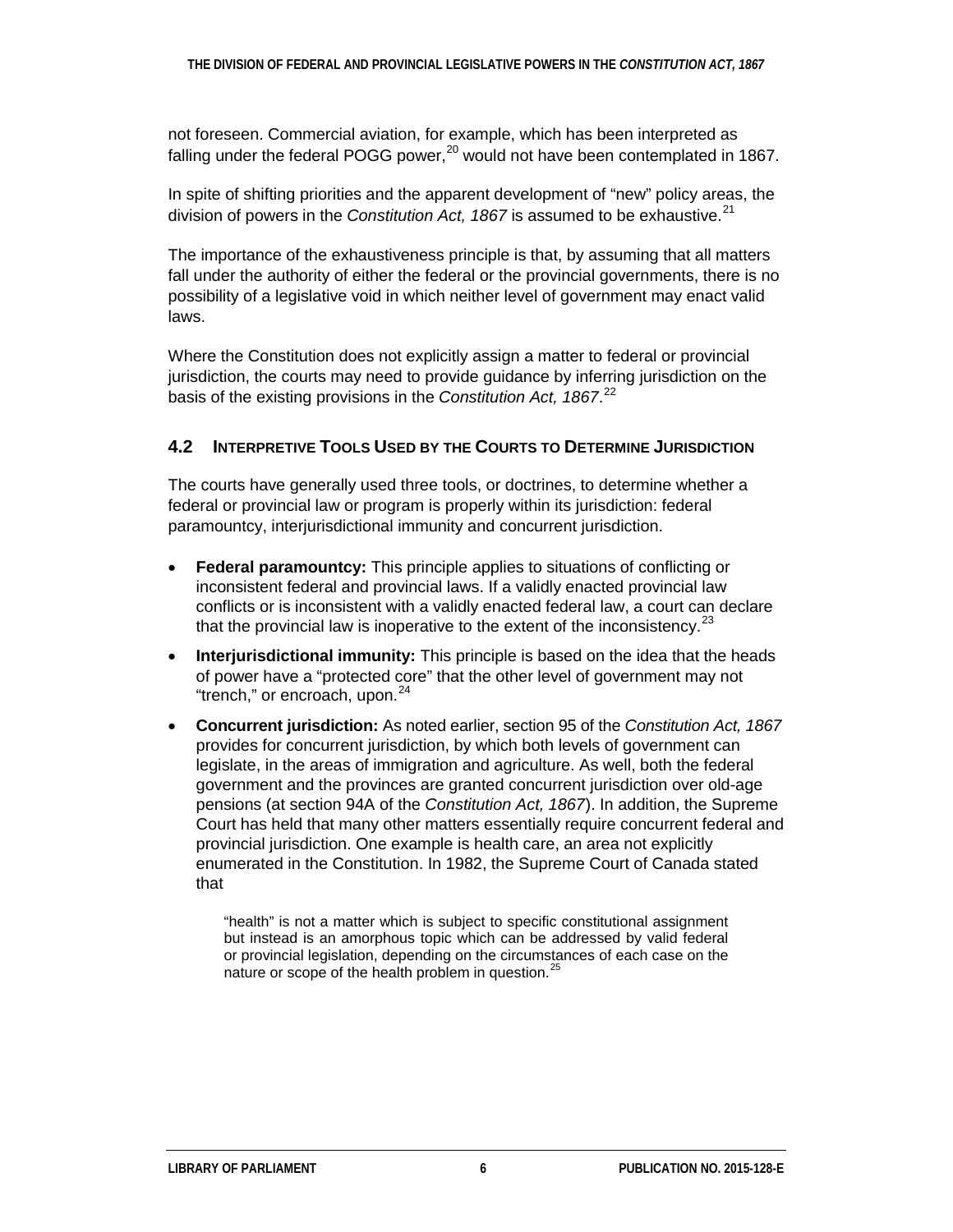### **5 CONCLUSION**

When the Fathers of Confederation arrived at the compromise of sections 91 and 92 of the Constitution, they might have thought that the divisions of powers between the federal and provincial legislatures would be more or less watertight. History has proven otherwise, and the challenge and beauty of Canada's union has been to maintain the dance of Confederation without any serious missteps. In our increasingly complex and interdependent world, this asks even more of the federal and provincial legislatures. Missteps can and do happen, but almost 150 years later the *pas de deux* of Confederation keeps apace.

#### **NOTES**

 $\overline{a}$ 

- <span id="page-9-0"></span>Martha Butler, of the Library of Parliament, also contributed to the preparation of this paper.
- <span id="page-9-1"></span>1. See the *[Northwest Territories Act](http://laws-lois.justice.gc.ca/eng/acts/N-27/index.html)*, R.S.C. 1985, c. N-27; the *[Yukon Act](http://laws.justice.gc.ca/eng/acts/Y-2.01/FullText.html)*, S.C. 2002, c. 7; and the *[Nunavut Act](http://laws-lois.justice.gc.ca/eng/acts/N-28.6/index.html)*, S.C. 1993, c. 28.
- <span id="page-9-2"></span>2. Peter W. Hogg, *Constitutional Law of Canada*, 5th ed. Supp., Carswell, Toronto, 2007 (updated 2014, release 1), p. 5-2.
- <span id="page-9-3"></span>3. The predominantly French Catholic Lower Canada (Canada East as of 1841) and the predominantly English Protestant Upper Canada (Canada West as of 1841), New Brunswick, Nova Scotia, Prince Edward Island, Newfoundland, Vancouver Island and British Columbia (Vancouver Island and British Columbia merged in 1866).
- <span id="page-9-4"></span>4. For more information see Parks Canada, *[Conferences of 1864](http://www.pc.gc.ca/eng/culture/1864/hist.aspx)*.
- <span id="page-9-5"></span>5. The Newfoundland and Prince Edward Island representatives withdrew from the project (preferring for the time being to remain separate). P.E.I. joined Confederation in 1873, and Newfoundland joined in 1949.
- <span id="page-9-6"></span>6. Library and Archives Canada, ["Documents: The Quebec Resolutions, October,](https://www.collectionscanada.gc.ca/confederation/023001-7104-e.html) 1864 (The 72 [Resolutions\),](https://www.collectionscanada.gc.ca/confederation/023001-7104-e.html)" *Canadian Confederation*.
- <span id="page-9-7"></span>7. Australia followed the U.S. model by leaving residual powers to its states (see *Commonwealth of Australia Constitution Act*, [section 51\)](http://www.austlii.edu.au/au/legis/cth/consol_act/coaca430/s51.html).
- <span id="page-9-8"></span>8. Hogg (2007), p. 5-14.
- <span id="page-9-9"></span>9. Ibid., p. 5-15.
- <span id="page-9-10"></span>10. Ibid., pp. 6-18 to 6-19.
- <span id="page-9-11"></span>11. It should perhaps be noted that section 92(16) has not formed the basis for many matters being deemed to fall within provincial legislative authority. In fact, Peter Hogg has called the section "relatively unimportant" (2007, p. 21-24) particularly in comparison with section 92(13).
- <span id="page-9-12"></span>12. With the exception of federal employees.
- <span id="page-9-13"></span>13. Hogg (2007), "Property and Civil Rights" (ch. 21).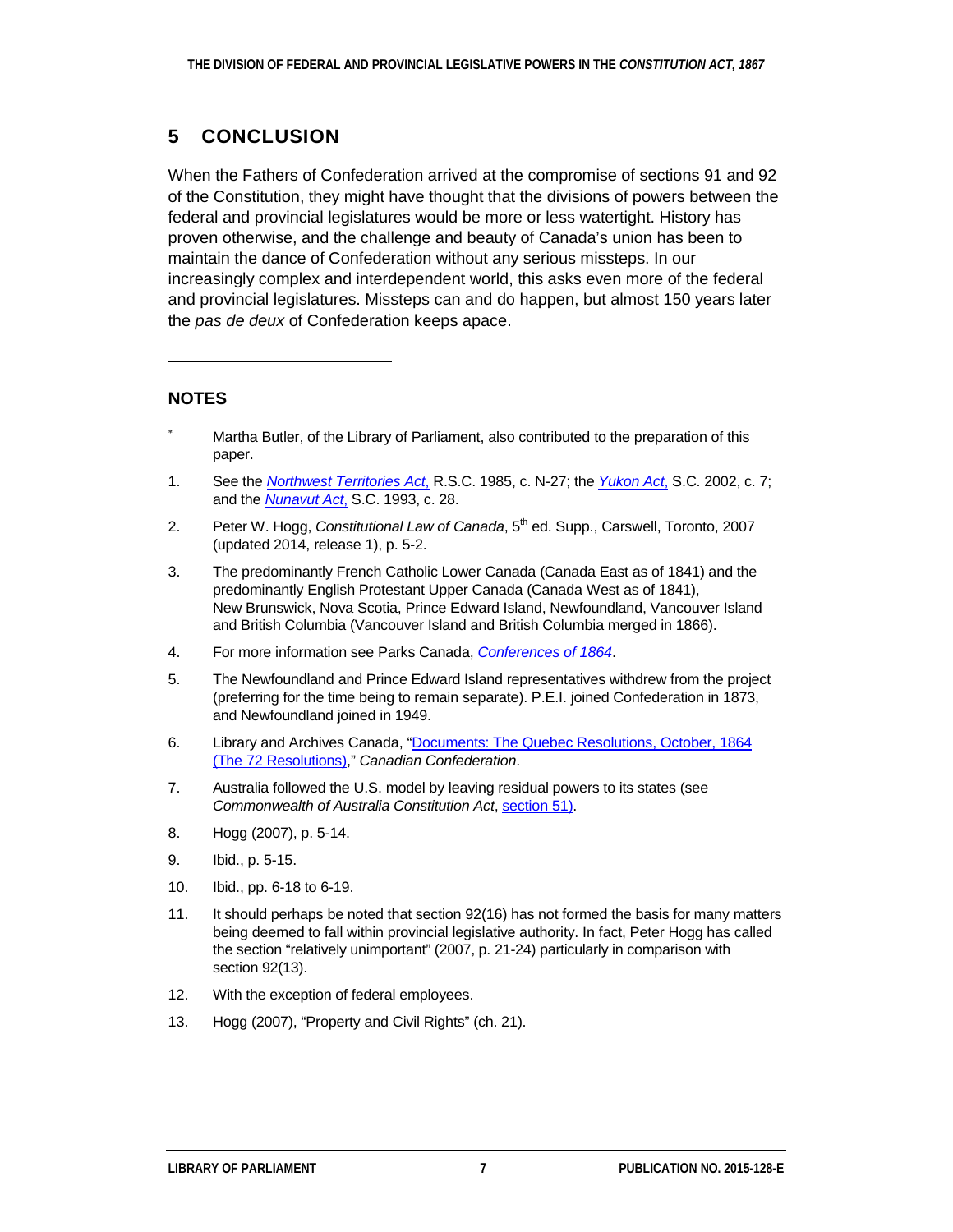<span id="page-10-0"></span>14. As originally enacted by the *British North America Act, 1951*, 14–15 Geo. VI, c. 32 (U.K.), which was repealed by the *Constitution Act, 1982*, section 94A reads as follows:

> It is hereby declared that the Parliament of Canada may from time to time make laws in relation to old age pensions in Canada, but no law made by the Parliament of Canada in relation to old age pensions shall affect the operation of any law present or future of a Provincial Legislature in relation to old age pensions.

The current language including supplementary benefits was added in 1964 by the *Constitution Act, 1964*, 12–13 Eliz. II, c. 73 (U.K.).

- <span id="page-10-1"></span>15. David E. Smith, *Federalism and the Constitution of Canada*, University of Toronto Press, Toronto, 2010, p. 41.
- <span id="page-10-2"></span>16. Hogg (2007), "Residuary nature of power" (ch. 17, section 1).
- <span id="page-10-3"></span>17. Hogg (2007), p. 5-45.
- <span id="page-10-4"></span>18. Ibid.
- <span id="page-10-5"></span>19. See, for example, Claude Bélanger, ["Cooperative](http://faculty.marianopolis.edu/c.belanger/quebechistory/federal/coop-fed.htm) Federalism," *Quebec History*, Department of History, Marianopolis College, Montréal, Quebec, 19 February 2001.
- <span id="page-10-6"></span>20. *[Quebec \(Attorney General\) v. Canadian Owners and Pilots Association](http://scc-csc.lexum.com/scc-csc/scc-csc/en/item/7881/index.do?r=AAAAAQAiInBlYWNlLCBvcmRlciBhbmQgZ29vZCBnb3Zlcm5tZW50IgAAAAAB)*, 2010 SCC 39.
- <span id="page-10-7"></span>21. The Supreme Court of Canada held in the *Reference re Same-Sex Marriage* that the exhaustiveness principle is "an essential characteristic of the federal distribution of powers, [which] ensures that the whole of legislative power, whether exercised or merely potential, is distributed as between Parliament and the legislatures." *[Reference re Same-](http://scc-csc.lexum.com/scc-csc/scc-csc/en/item/2196/index.do?r=AAAAAQAdInByaW5jaXBsZSBvZiBleGhhdXN0aXZlbmVzcyIAAAAAAQ)[Sex Marriage](http://scc-csc.lexum.com/scc-csc/scc-csc/en/item/2196/index.do?r=AAAAAQAdInByaW5jaXBsZSBvZiBleGhhdXN0aXZlbmVzcyIAAAAAAQ)*, 2004 SCC 79, para. 34.
- <span id="page-10-8"></span>22. This generally happens in one of two situations. The first is when an individual or a class of litigants challenges a law on the ground that it falls outside of the legislative authority of the government that enacted it. The second is when a government refers a constitutional question to a court for determination, as in the *Reference re Same-Sex Marriage* mentioned above. If a court determines that a matter is within the legislative authority of the enacting government, the law is found to be "*intra vires*"; if not, it is found to be "*ultra vires*." The Latin phrase *intra vires* means "within the powers"; *ultra vires* means "beyond the powers."
- <span id="page-10-9"></span>23. Paramountcy applies only in very limited situations, however. One circumstance in which courts might apply the principle is when "compliance with one is defiance of the other," meaning that the interaction of a federal and provincial law would result in "the same citizens … being told to do inconsistent things." *Rothmans, Benson & Hedges Inc. v. Saskatchewan*, 2005 SCC 13, para. 11, citing *Multiple Access Ltd. v. McCutcheon*, [1982] 2 S.C.R. 161, p. 191.
- <span id="page-10-10"></span>24. If a court determines that a challenged law has such a core, the court must then determine whether the effect of the law on the ability of the other level of government to exercise its power over the matter in question is so severe that interjurisdictional immunity should be invoked and the law declared *ultra vires*: *Quebec (Attorney General) v. Canadian Owners and Pilots Association*, 2010 SCC 39, paras. 26–27.